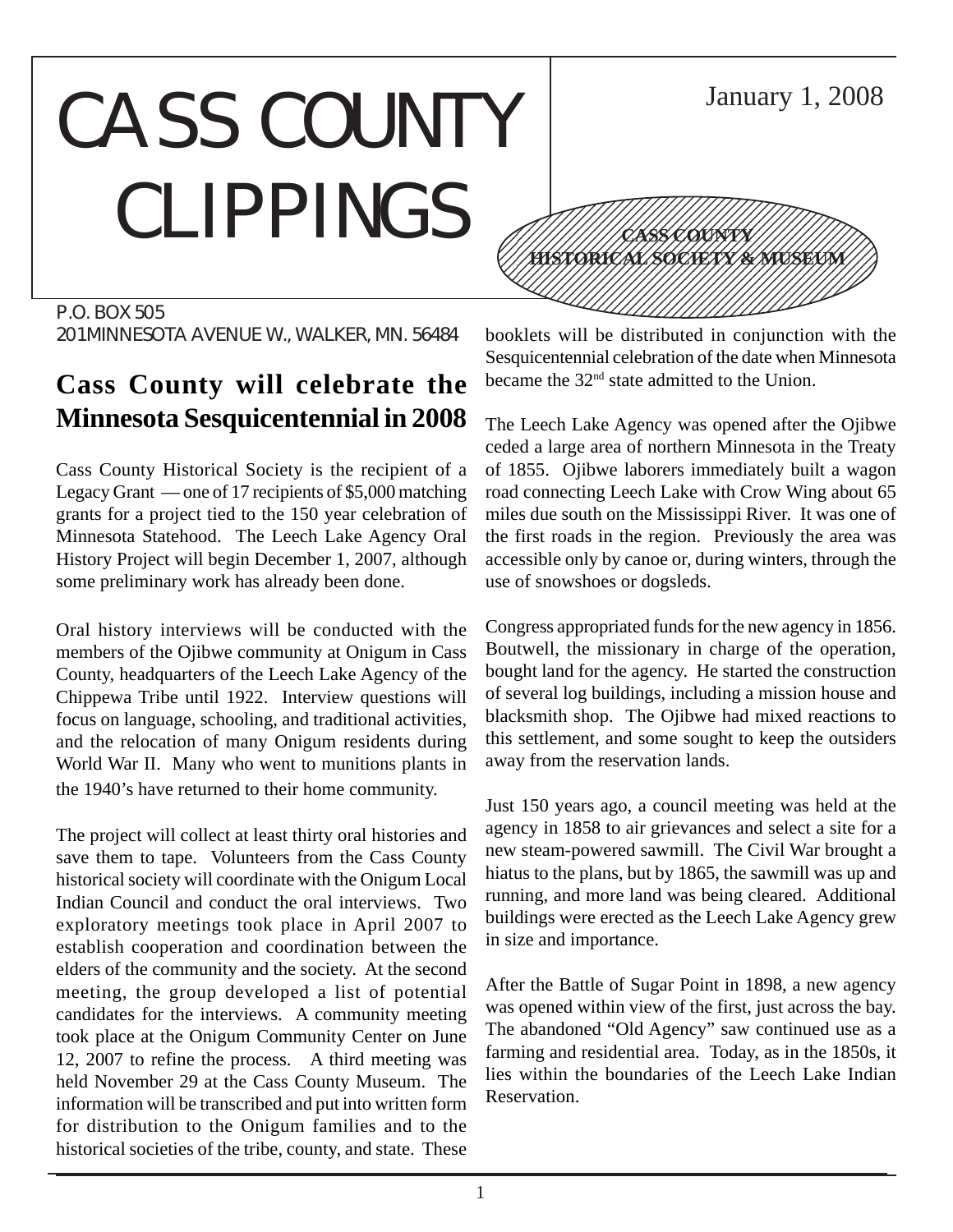#### 123456789012345678901234567890121234567890123456789012345678901212345678901234567890123456789 123456789012345678901234567890121234567890123456789012345678901212345678901234567890123456789  $1$  9  $\pm$  9  $\pm$  9  $\pm$  9  $\pm$  9  $\pm$  9  $\pm$  9  $\pm$  9  $\pm$  9  $\pm$  9  $\pm$  9  $\pm$  9  $\pm$  9  $\pm$  9  $\pm$  9  $\pm$  9  $\pm$  9  $\pm$  9  $\pm$  9  $\pm$  9  $\pm$  9  $\pm$  9  $\pm$  9  $\pm$  9  $\pm$  9  $\pm$  9  $\pm$  9  $\pm$  9  $\pm$  9  $\pm$  9  $\pm$  9  $\pm$  **Cass County -- Images of America Series** Cass County Historical Society  $\blacksquare$ 123456789012345678901234567890121234567890123456789012345678901212345678901234567890123456789  $1$  9  $\pm$  9  $\pm$  9  $\pm$  9  $\pm$  9  $\pm$  9  $\pm$  9  $\pm$  9  $\pm$  9  $\pm$  9  $\pm$  9  $\pm$  9  $\pm$  9  $\pm$  9  $\pm$  9  $\pm$  9  $\pm$  9  $\pm$  9  $\pm$  9  $\pm$  9  $\pm$  9  $\pm$  9  $\pm$  9  $\pm$  9  $\pm$  9  $\pm$  9  $\pm$  9  $\pm$  9  $\pm$  9  $\pm$  9  $\pm$  9  $\pm$  123456789012345678901234567890121234567890123456789012345678901212345678901234567890123456789

12345678901234567890123456789012345678901234567890123456789012345678901234567890123456789012345678901234567890

A new book will be out in the spring of 2008 that will give an overview of the area of Cass County. The area continues to attract tourists because of our many lakes, which provide a variety of recreational opportunities. In the early days of the resort industry, Cass County attracted not only farmers from the Dakotas and Iowa, but also became a haven for the mob from the Chicago area. After World War II, the resorts became more family- oriented and offered cabins and cooking to families who returned year after year.

The content of the book will appeal not only to the new tourist of the area who wishes to learn more about the county, but it also will appeal to those who have maintained generational cabins on our many lakes. It will also appeal to those who are interested in learning a bit more about the Indian presence within the county.

The book will cover the presence of the Leech Lake Indian Agency near Walker and include pictures of the boarding school, pictures of soldiers and Indians involved in the Battle of Sugar Point in 1898, and various other photos of the local Indian population.

The book will also focus on the importance of local logging and will include photos of early logging camps and loggers. It will also have pictures of the Chippewa National Forest and the Civilian Conservation Corps camps that were active in this area of the country.

Steamboats and railroads were the earliest means of transportation. One such launch, the Megowatt, was dubbed the "Tourist Queen of Leech Lake." We have photos of many of the most popular steamboats and launches that served the logging trade and later the fishermen.

In 1881, the U.S. Army Corps of Engineers started a six-dam project. These dams controlled the Headwaters of the Mississippi, and these dams remain controversial up to the present day.

Minnesota was often publicized as a health resort. Journalists wrote glowing tales of our pure air. Many of our early settlers, infected with tuberculosis, moved into this "land of pine" at the urging of their physicians. While the medical community debated whether tuberculosis was "contagious" or "inherited", the disease reached catastrophic proportions and the Minnesota Sanatorium for Consumptives opened near Walker in 1907. 1947 saw the introduction of Streptomycin, PAS and INH, which had the ability to nearly extinguish this disease. Ah-Gwah-Ching ceased to be a TB sanatorium in 1962.

# **Board of Directors**

Cecelia McKeig, Sec Audrey Chelberg Sandy Pauly, V-Pres Dan Eikenberry Diana Kramer Kelly Nelson, Pres. Otto Ringle

Alexis Hadrava - Treasurer

### **Cass County Research Center**

The research center is staffed by the Cass County Historical Society at the Cass County Museum in Walker. Through the winter, research help is available by appointment. The research library, obit indexes, newspaper microfilm, and other archival materials are accessible for a \$10 research fee for nonmembers.

One of our immediate goals is to expand the microfilm collection of newspapers and census records as we have the only microfilm reader/printer available for public use in the county.

**The Cass County Historical 12356 Society meets on the third Tuesday of each month at 6:30 12345 at the Museum.** The Museum. **1234567912 The next meetings are**  $1235678901234589012343$ **January 15th and** 123456789012345678901234567890123456789012345678901234567890123456789012345678901 **February 19th** 1234567890123456789012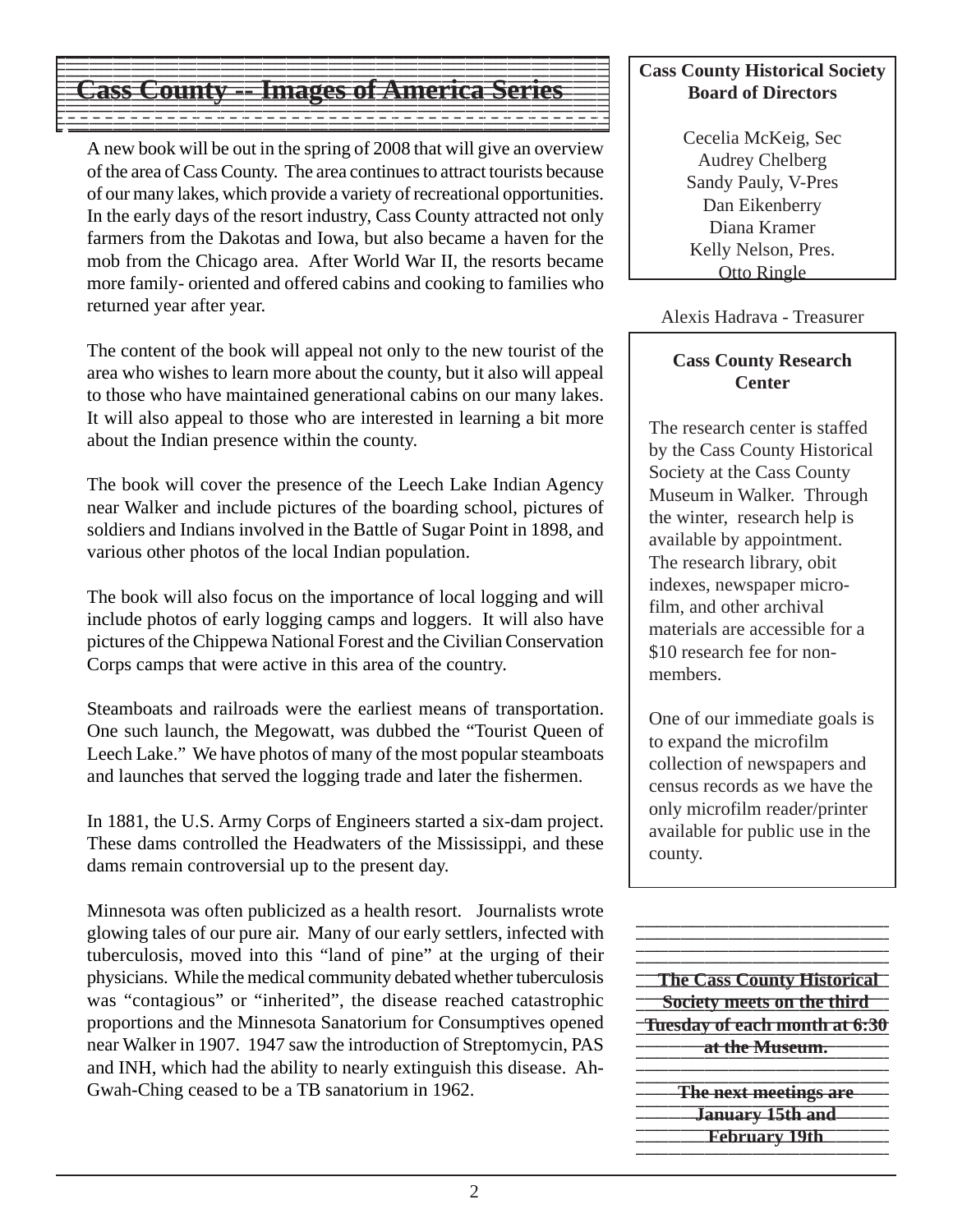

This group of gentlemen posed on the courthouse steps after they were summoned to report for jury duty. The date on the photo is 1911, but that could not be confirmed. The men (in no particular order) include J. T. Gardner, Cass Lake; C. M. Taylor, excused; John Luiten, Backus; James Ellis, Jenkins; Pete Yde, Sylvan; Bob DeLury, Walker; Peter Kruckow, Pontoria; Ole Berg, Jenkins; John Lamb, Bena; J. G. Johnston, Bena; Harry Straight, Bena; Lee West, Bena; J. E. Croff, Walker; Ely Wright, Walker; Fred Moulster, Pine River; Robert Jarvis, Cass Lake; M. J. Setzer, Cass Lake; Chas. Graham, Cass Lake; Ed Garver, Walker; H. C. Anway, Walker; Marcus Finn, Pequot; Isaac Norman, Pine River; Hans Graw, Pine River; Richard Funk, Walker.

**A column written by Lee Bennett for the Pillager Herald (Nov 19, 1937) described the old ferry boat that used to operate across the Crow Wing at Pillager about 100 yards up the river above the bridge.**

*For many years the ferry was the only method of crossing in this area. The boat was some 20 to 25 feet long and about 10 to 12 foot wide and was attached to a heavy cable that spanned the river and was operated with a windlass. It took about five minutes to cross. A rowboat fastened to a small wire cable was used for occasional passengers who wished to cross from one side to the other. An old blind man, William Knowles operated it.*

*As a kid, we spent many a pleasant hour on the river riding back and forth on the ferry with our cane fish poles. The genial old proprietor was one of our best friends in those days, and ofttimes when we happened to be on the opposite side and there happened to be no teams waiting to cross, he would get us in his little row boat. Kelly Peterson (later county auditor) was my usual companion on those trips and he too was a great friend of Mr. Knowles. We often helped propel the old ferry and quite often gave Mr. Knowles the occasional fish we might catch. Being blind, Mr. Knowles had a very acute sense of hearing and could generally tell who was approaching even on the Morrison side of the river by the sound of the team, wagon or the driver's voice. Only once or twice to our memory did he even fall in the water, and it was uncanny the way he could find his way around. The horses and buggy and ferry days have given way to modern bridges and automobiles; another memory of the old pioneer days passes into memory.* (continued on top of next page)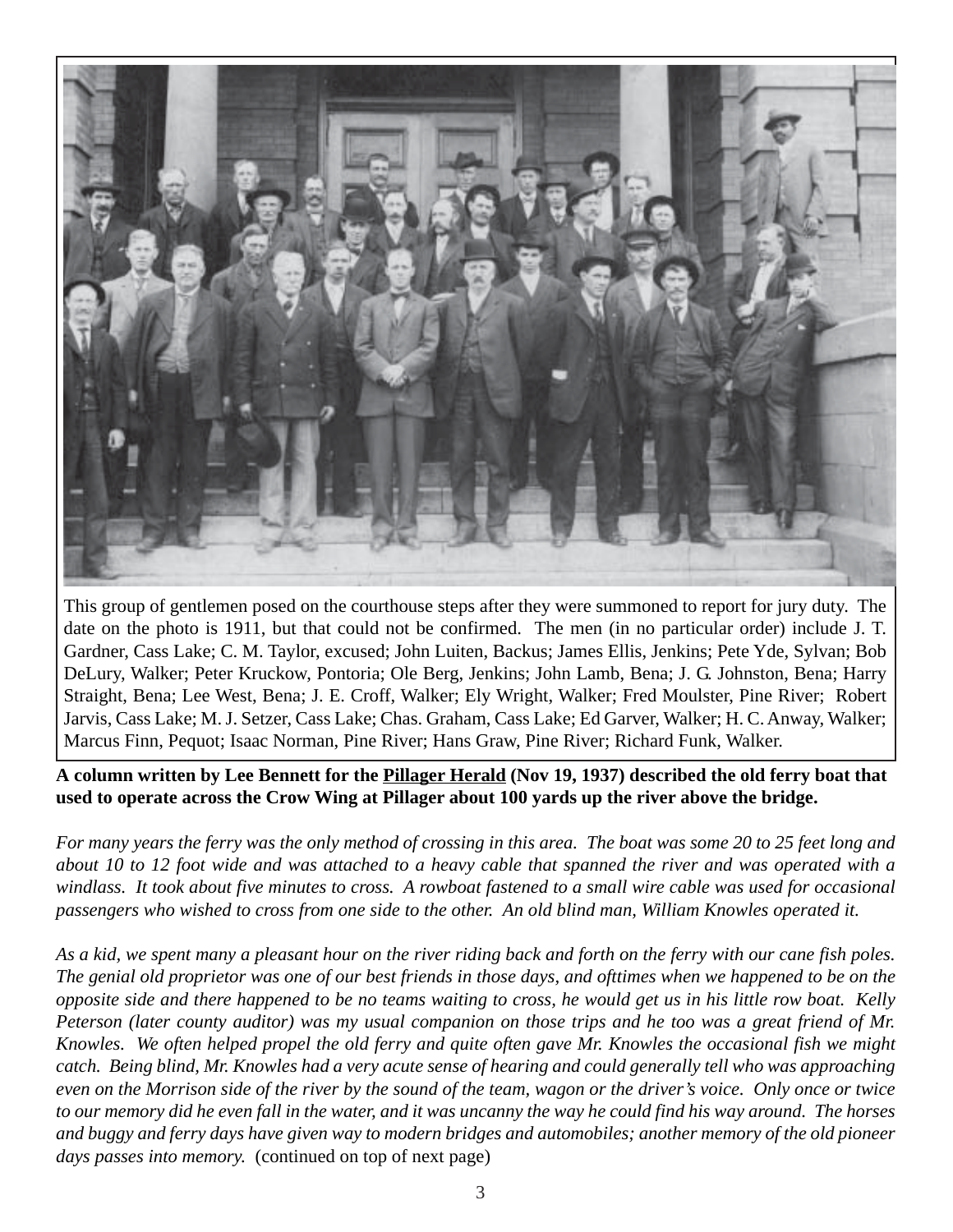(continued from page 3). W. C. "Kelly" Peterson served as Cass County Auditor from 1933 – 1963.

William H. Knowles was born in August 1849 in Massachusetts. In 1880, he was working in Brainerd as a farm laborer. William H. Knowles applied for a homestead at the St. Cloud Land Office on October 21, 1890 for 120 acres of land near Pillager (T. 133N. – R.30W, Section 2). He appears on the 1900 census as the operator of a ferry near Pillager. A William Henry Knowles died on May 25, 1916 in Wilkin County.

Lee Bennett left school at the age of 14 to work on the Pine River newspaper after the death of both of his parents. He became sole editor/publisher of The Pillager Herald at age 20, the youngest in Minnesota, before he went into military service in World War I.

### \*\*\*\*\*\*\*\*\*\*\*\*\*\*\*\*\*\*\*\*\*\*\*\*\*\*\*\*\*\*\*\*\*\*\*\*\*\*\*\*\*\*\*\*\*\*\*\*\*\*\*\*\*\*\*\*\*\*\*\*\*\*\*\*\*\*\*\*\*\*\*\*\*\*\*\*\*\*\*\*\*\*\*\*\*\*\*\*\*\*\*

### **Walker Archeological Dig Unearths More Finds**

(quoted from an article by Gail DeBoer, Pilot Independent)

Despite not having as much time as he'd hoped to work at the Walker Hill site this summer, Leech Lake Heritage Sites (LLHS) program director and tribal archaeologist Thor Olmanson says it was a productive and exciting season. In "digs" conducted in 2005 and 2006, LLHS' team discovered what they and others believed were human-made stone artifacts far older than any previously discovered.

This summer, the LLHS crew was back, joined at times by Sue and Steve Mulholland, archaeologists with the Duluth Archaeology Center; David Mather, National Register Archaeologist with the State Historic Preservation Office; and Dr. Howard Hobbs with the Minnesota Geological Survey.

Also working on the dig were Leech Lake Tribal College grad Amanda Burnette and five other students who were part of a 10-week natural resources internship program funded by the National Science Foundation (NSF).

While sifting soil through a screen, Burnette spotted "the find" of the season; a tiny, unique tool now called the "Burnette Micro-Tool."

The triangular artifact made of agate is no bigger than a person's little fingernail. Olmanson says the tool has been bifacially worked all the way around and exhibits "basal thinning," where a broad flake has been taken off each side of the base to allow the tool to be "hafted" or affixed onto a handle. This, he explained, is suggestive of Paleoindian (12,000 to 8,500 BP) fluting technologies. Similarly shaped but larger tools were common in the Woodland period (about 1,200 to 250 BP). A tool this small would have been used for detail work.

Burnette was honored for her find November 1, with the first-ever LLTC Presidential Award for Excellence. Attending the ceremony were Jody Chase and Mike Fredenberg from NSF, who were very interested to hear about the site. After seeing some artifacts and photos of soil profiles, they invited Olmanson and his team to Washington, DC, possibly this winter, to present a seminar to the NSF board.

In this field of science, definitive answers usually don't come immediately, Olmanson cautioned. LLHS staff and other scientists will probably be studying the Walker Hill site for years, maybe decades, while debate continues about its significance.

Cass County Museum has applied to be the repository for these artifacts. Renee Geving has been working with the archeologists on the paperwork required for this to happen.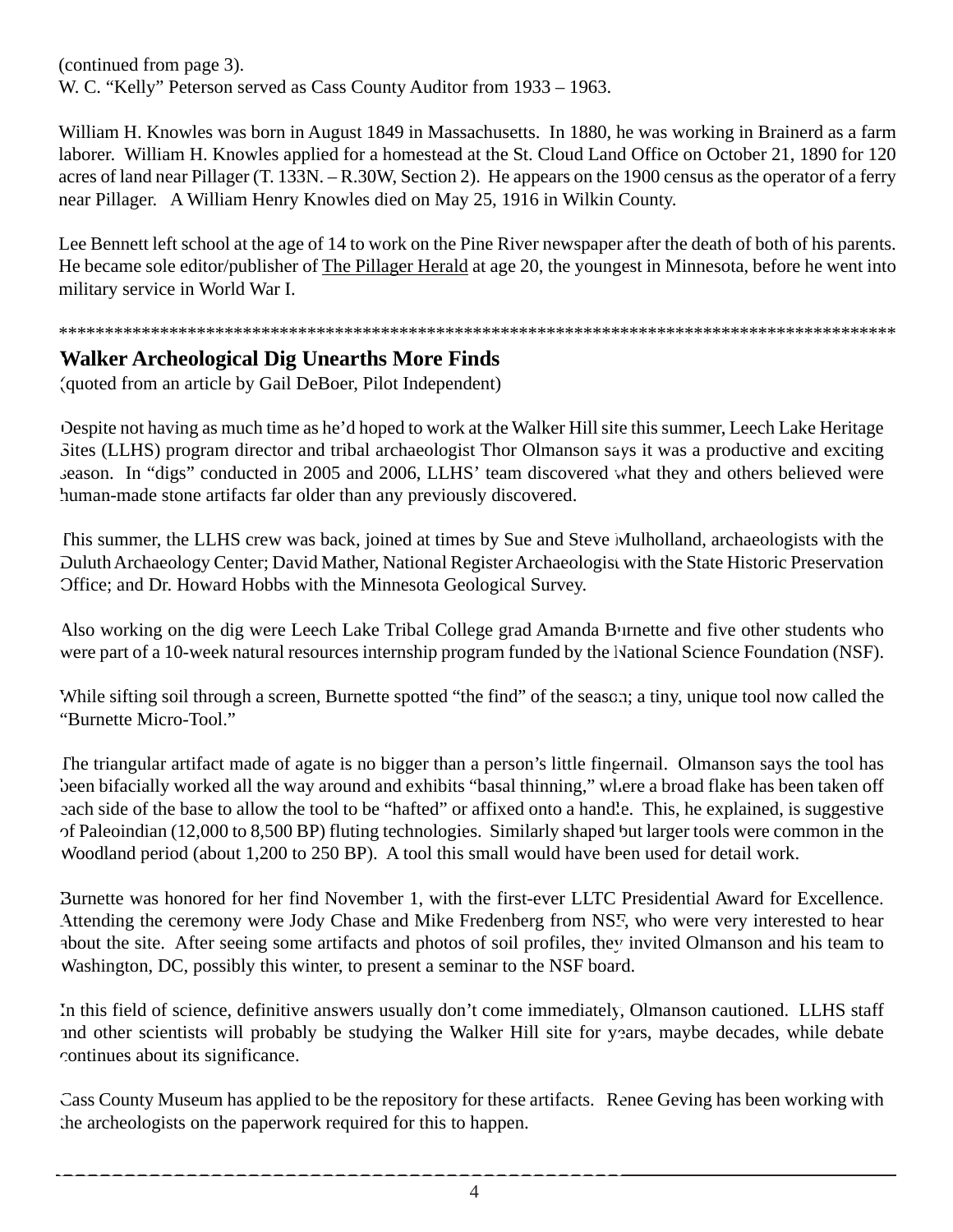Anderson Family REsorts Carl & Judy Berg Don & Margaret Brown Dan & Sue Eikenberry First National Bank of Walker Jeanette Fisher Marcella Fisher Bob & Nita Eagle-Frink Gramma Jo's House Betty Hutt Henry Loger Dr. Noel Mills Kelly & Jean Nelson Northland Lodge Dr. Otto Ringle Spencer & Miriam Turner Tom & Doris Williams Underwood Family Foundation Walker Rotary

### *Cities & Townships*

City of Bena City of Chickamaw Beach City of Federal Dam City of Lake Shore City of Longville City of Remer City of Walker Blind Lake Township Boy Lake Township Deerfield Township Fairview Township Inguadona Township Kego Township Leech Lake Township Lima Township Loon Lake Township Otter Tail Peninsula Pine Lake Township Pine River Township Ponto Lake Township Poplar Township Powers Township Salem Township Smokey Hollow Township Shingobee Township Sylvan Township Torrey Township Trelipe Township Turtle Lake Township Wabedo Township Wilkinson Township Woodrow Township

## **Membership - 2007**<br>Acorn Hill Resort

### *Individual*

Amy Amando Frances Bean Bob Bean Vi Blackburn Margaret Dewey Bessie Engebretson Dick Hein Beulah Hendricks Mary Louise Isakson Nancy Jacobson Karen Kezele Diana Kramer Richard Myrha Elsie Nelson Frank Olson Mary Paskvan Diane Pitzen Howard Prushek Erma Schantle Bob Shelton Arthur Shenk Jeanette Silbaugh Sherry Wagner Betty Zaffke

### *Patron*

Audrey Chelberg Tom & Sarah Cox Leland & Dorothy Delger Tony & Pat Doughty Don Flyckt John & Thelma Grimley Dave & Honey Hamilton D. W. Jones Steve & Connie Kaylor Cecelia McKeig David Nieman Norbert & Rosie Ochs Lois Orton Carol Sargent Jerry & Greta Steelman Dick & Kathie Stoneking Gary & Margaret Trimble Harry & Martha Winter *Friend* Cindy Alto Carol Bennett Gordy & Liz Dahn Sylvia Peterson Dana and Bev Sheldon

### *Family*

Virginia Abullarade Henry & Ardyce Achermann Bob & Dodie Burdick Tom & Jennifer Coen Jim and Shirley Dowson Ken & Tanya Estabrooks Dick & Donna Evenson Jerry & Renee Geving Don & Karen Jensen Steve & Kay Johnson Robert & Betty Kangas William Kline Richard and Carol Knapp Molly MacGregor Eric & Dawn Myhra Patricia Oliver Chris & Dorothy Opheim Bob & Sandy Pauly D. Scott & Cindy Peterson Jim and Rhoda Pope Jocelyn Reus John Risteau Richard & Glenna Tappe Bob & Ann Winegar Bob & Germaine Yochum Phil & Gina Borland

### *Business*

D. W. Jones Inc. Dr, Steve & Sharon Bilben Walker Animal Hospital Eric Myhra Ford Frizzell Enterprises, Inc. Heritage Arts & Gifts Hummingbird Press Huddle's South Shore Resort Leader Lions Club Leroy Strand Electric Little Apple Bookstore Norm's Auto Body Orton Oil Company Ranch House Supper Club Relative Research by McKeig Trapper's Landing Walker Rotary

### *In Memoriam* for :

Dale Wilbur Geving Mr. and Mrs. A. B. Oliver

### *Donation:*

Ron Libertis - Toussaint Cass County Walker Wildlife Museum